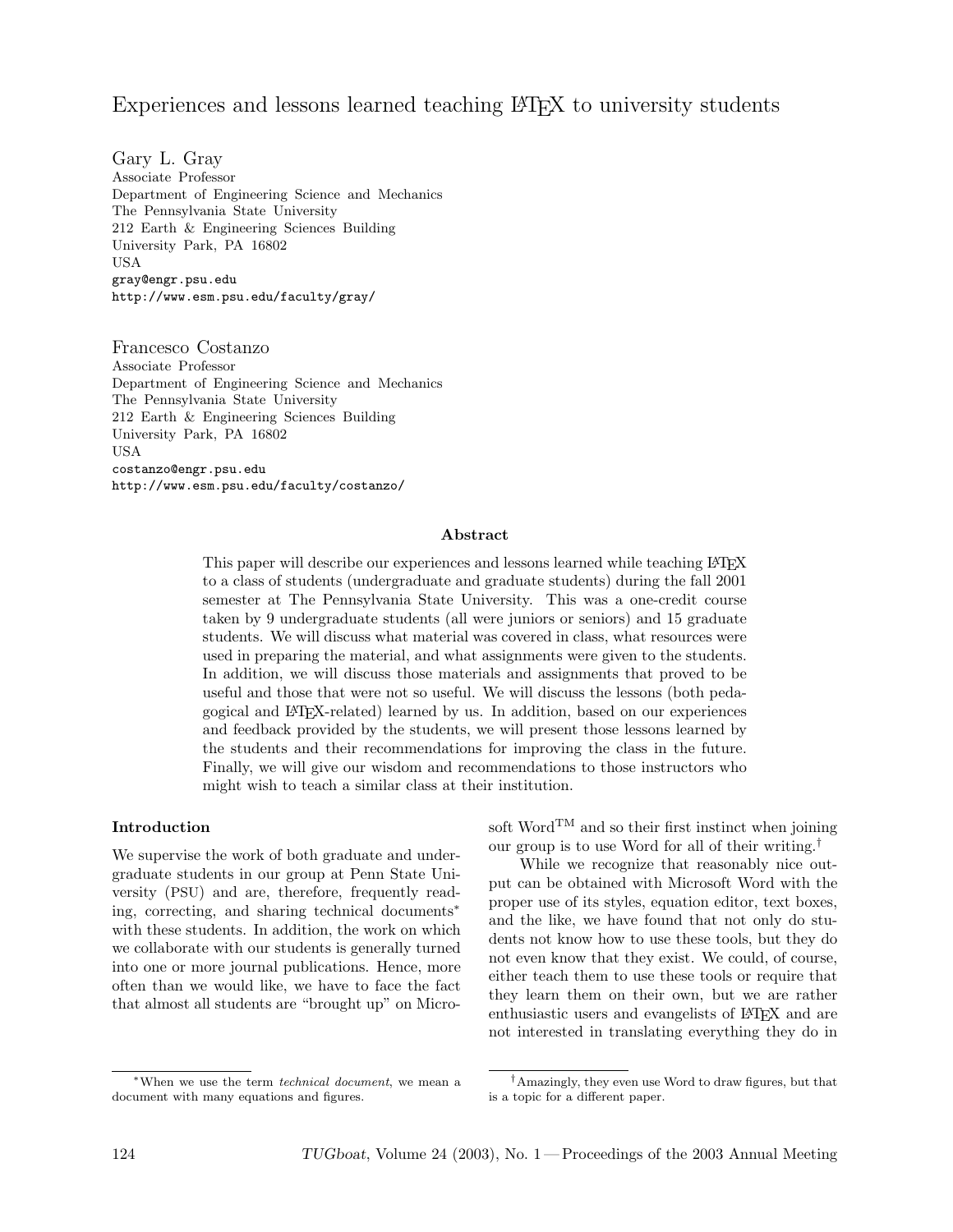Word into LAT<sub>E</sub>X. In addition, our (rather extensive) experience with Word has been that it does not handle long documents (such as dissertations) well, does not handle floats well, is prone to file corruption, and frequently exhibits behavior that can only be explained by postulating the existence of supernatural forces. Therefore, we have a substantial incentive to teach our students how to use LAT<sub>EX</sub> in their work.

In addition, we are frequently asked by students who are taking our classes and who see the rather nice-looking course handouts that we generate using LATEX, what we used to create the handouts. When they hear about LAT<sub>EX</sub> and the facility with which it handles technical documents, many are intrigued to learn more. These students have asked us many times if we would teach a course on how to use LATEX.

With all of these motivating factors in mind, the stars finally aligned in the fall 2001 semester and we had the opportunity to teach a course about LAT<sub>EX</sub> entitled Technical Documents with LAT<sub>EX</sub> to a group of graduate and upper level undergraduate students. In what follows, we will attempt to convey not only what we taught in the course, but how we made the decisions to do what we did with the hope that this may be useful to anyone wanting to teach a similar course elsewhere.

## Class Structure and Organization

The course we taught in the fall 2001 semester was a one-credit course that met once per week for 75 minutes.<sup>∗</sup> We met in a classroom in which each student had a laptop computer with  $(L)$ TEX and with access to the web. The required text for the course was the 3 rd edition of Kopka and Daly's excellent book on LATEX (Kopka and Daly, 1999), though we also suggested that each student obtain a copy of Grätzer's book that nicely covers  $A_{\mathcal{M}}S$ -L<sup>A</sup>T<sub>E</sub>X (Grätzer, 2000). The course met 7 weeks of our full 15 week semester.

TEX Resources at Penn State At the time the course was offered, we had recently switched to Mac OS X as our primary operating system, but our university computing labs had not yet done so and were still running Mac OS 9. We used, and very much liked, the combination of T<sub>E</sub>XShop (Koch, 2003) as a front-end and Wierda's TEX distribution (Wierda, 2003), so we had to make the decision on what implementation of TEX to have our Center for Academic Computing (CAC) install in our computing labs. One of the authors had a little experience with

<sup>∗</sup>The vast majority of courses at PSU are 3-credit courses that meet 2–3 times per week for a total of 150 minutes/week. both CMacT<sub>E</sub>X (Kiffe, 2002) and OzT<sub>E</sub>X (Trevorrow, 2002), and since, at the time, CMacT<sub>EX</sub> was available for both Mac OS 9 and Mac OS X, we decided to go with CMacTEX.

Penn State has an extensive system of public computing labs and we would estimate that approximately 20% of the computers are Mac OS-based and the remainder are Windows-based machines. Since neither author had extensive experience with the installation or use of TEX under Windows, we chose not to ask CAC to install TFX under Windows since neither of us was likely to be able to answer any questions that might come up. We ended up demonstrating CMacT<sub>EX</sub> on the first day of class and told the students that they are, of course, free to install LATEX on their home or lab computer. We told them that installations are available for virtually every operating system, though we only had experience with TEX on Macs, so if they needed help with another OS, they would have to see our web site for a list of resources.

Administrative Details In the advertisement for the class and on the first day of class, we told students that we would:

- Give them an introduction to the typesetting language LATEX through the use of tutorials, example documents, and homework assignments.
- Show them how to easily write a professionallooking dissertation, conference paper, and/or journal paper. We emphasized the word "looking" because the content is up to them.
- Show them how to create a professional-looking presentation (such as this) with LATEX.

When we taught the class, we had a combined 19 years of experience with LATEX so it was clear that we could not teach the students everything we knew about it. In addition, our experience was almost entirely as LATEX users and not as LATEX programmers (though this course turned out to be a good excuse to learn a little about programming in LATEX — more on that later), so the knowledge we would convey to the students was going to be of a very practical nature. Our goal for the course was to get the students started and to point them to the numerous other resources that are available for help with and information about L<sup>AT</sup>FX.

There were weekly homework assignments and all homework was to be handed in electronically. In addition, the students certainly needed to be comfortable with a computer.† Therefore, we told the students that they needed to be able to:

<sup>†</sup>Contrary to what many of us "old timers" think, many of today's undergraduates only know how to surf the web, send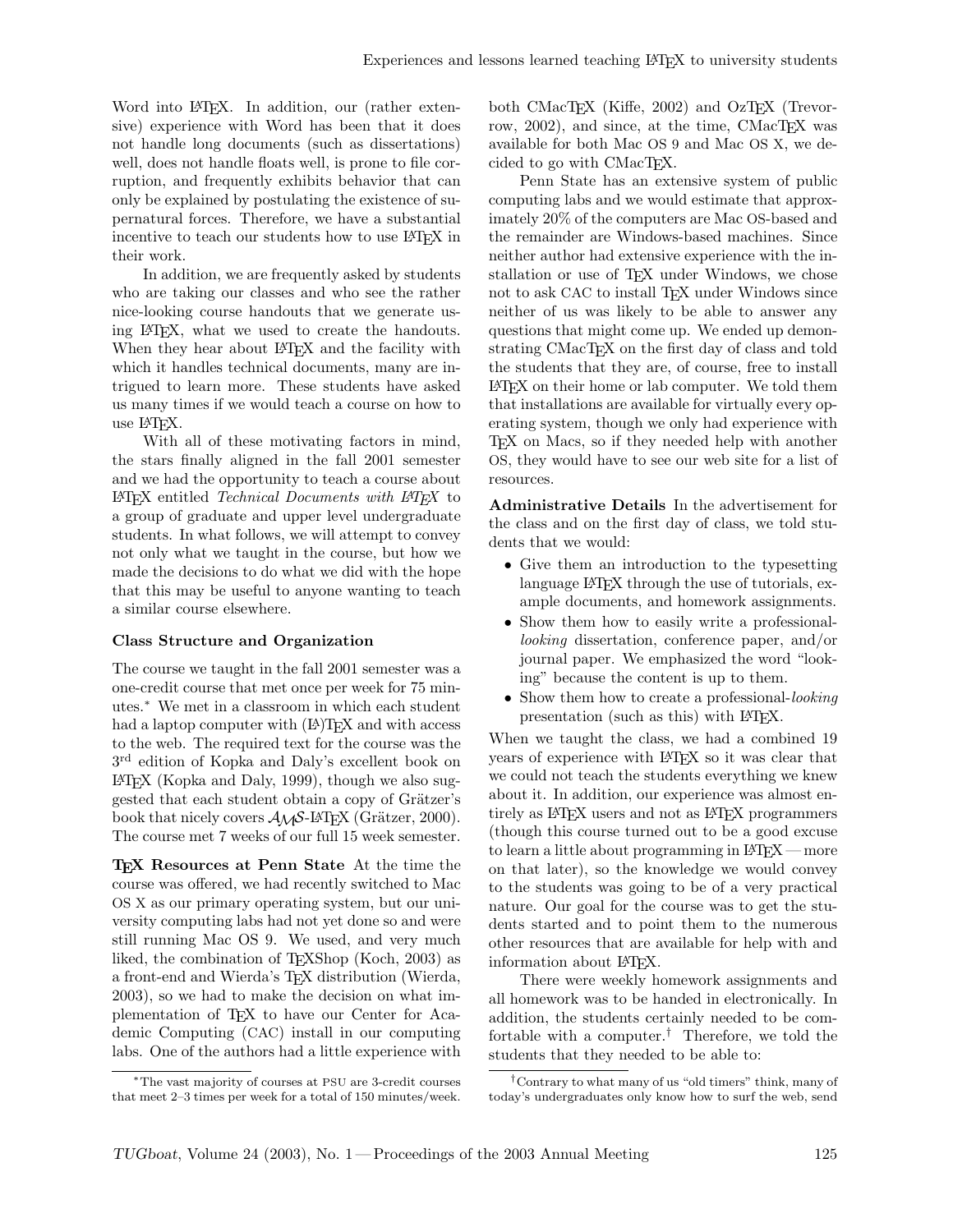- move files between computers (i.e., either by file sharing, ftp, email, or the web);
- download, install, and launch applications (for those students wanting to install and use TEX on their personal or lab machines);
- use a text editor.

Grades are a necessary evil in every course, and this course was no different. The grade for each student was entirely based on their homework, which was 75% of their grade, and their class attendance, which was 25% of their grade. No exams were given. We chose to make attendance a significant portion of their grade because we knew that a lot of the learning would be done in the classroom and we didn't want students to miss out on that. There was weekly homework and the students always found the next assignment at the end of the current week's lecture (more on the lecture format later). We tried to create homework assignments such that each one would not take more than 2–3 hours to complete. We told the students that if an assignment was taking them more time than that, then they were probably heading in the wrong direction and that they should see us. Despite this, when turning in an assignment, we would have some students tell us that they had spent 9 hours on the assignment and they still had not finished. We can't emphasize enough that this behavior seems to be rather common and is, most certainly, counterproductive. Therefore, it is important to stress to the students that they should not "beat their head against the wall" trying to get these things done — they should seek assistance.

We created a rather simple web site for the course where students could:

- find course announcements;
- download the course information as either a PDF file or the .tex course file;
- download the lectures as either a PDF file or the .tex course file;
- download the .tex source of a number of sample documents with some some reasonably complex formatting (e.g., the ad for the course, the course information, an equation sheet for a sophomore-level course, etc.); and
- find links to T<sub>F</sub>X-related resources on the web.

The web site can be found at:

 $\langle \text{http://www.esm.psu.edu/courses/latex-course/}\rangle.$ 

Taking a cue from an old Chicago voting motto, we told students to "visit it early and visit it often".

Finally, we wanted students to take the course seriously and didn't want students looking for an easy one credit. We told the students that they had to want to be there to learn LATEX and if they were looking for an easy one credit, then they might like to find another course.

## Class Content

In creating the course material to be presented, we spent some time looking around on the web to see if anyone had created a similar course. While there were several courses that had been created, they were either in a language other than English or did not cover as much material as we hoped to do. In addition, it is generally the case that it is hard to take someone else's course notes and use them as your own. So, we decided to create the course from scratch, using experience, Kopka and Daly (1999), and Grätzer  $(2000)$  as our guides.

Largely following the order of presentation in Kopka and Daly, the seven lectures we created were entitled:

- 1. Introduction & Basic LATEX
- 2. Displayed Text
- 3. Typing Mathematics in L<sup>AT</sup>FX
- 4. Multiline Equations in  $A_{\mathcal{M}}S$ -LAT<sub>F</sub>X
- 5. Graphics & Floats
- 6. User Customization & Bibliographies
- 7. The PSU Thesis Package

Introduction  $&$  Basic  $EFT$ <sub>FX</sub> In the first lecture, we outlined the course objectives, discussed what LATEX is and why it is useful for students to know it, and told the students our expectations of them. We then covered a section entitled Getting Started with  $\text{LATEX}$ , in which we discussed:

- the overall structure of a L<sup>AT</sup>FX document;
- the general structure of L<sup>AT</sup>FX commands;
- environments and declarations;
- characters, words, sentences, and paragraphs;
- quotes, hyphens, and dashes;
- classes, class options, and packages;
- page layout (e.g., headers, footers, margins).

The last part of the first lecture was entitled Putting it All Together, in which we demonstrated how to put all the elements discussed previously together in order to create a typesettable document. Finally, we demonstrated how to typeset a document and view the resulting output using CMacT<sub>EX</sub>. The first homework assignment consisted of exercises out of Chapters 2 and 3 of Kopka and Daly.

and receive email, and send and receive instant messages. Even seemingly mundane things like files attached to email messages will perplex some students.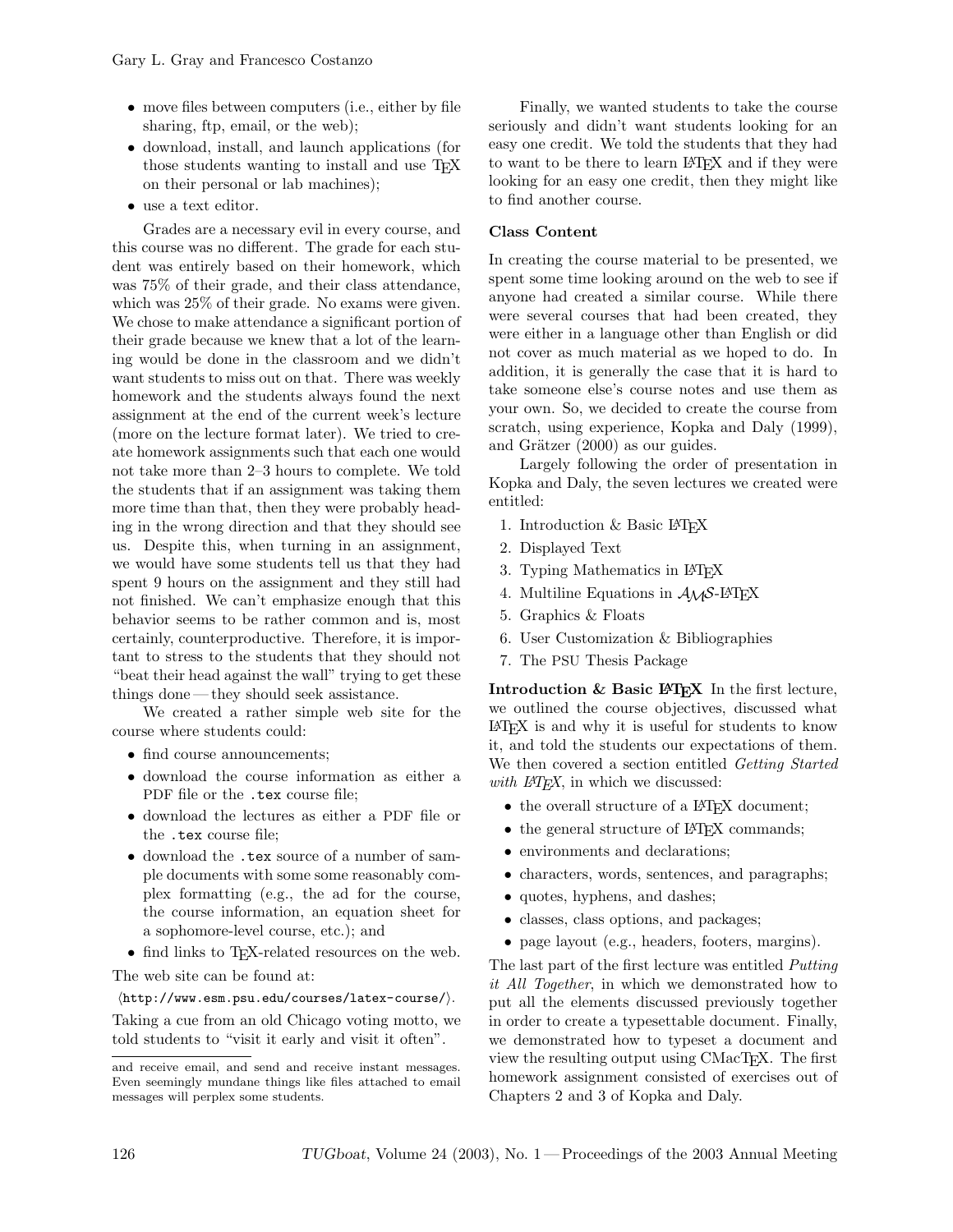Displayed Text In the second lecture we talked about:

- understanding and changing font characteristics (i.e., \emph, font sizing commands, families, shapes, and series);
- centering and quoting text;
- lists:
- typewriter-like tabs, the tabbing environment;
- boxes (i.e., how TFX defines boxes, \parbox, \rule);
- tables (we did not cover the booktabs package (Fear, 2000) as it has been a recent discovery, but we will do so in the future).

The second homework assignment consisted of exercises out of Chapter 4 of Kopka and Daly.

Typing Mathematics in LAT<sub>EX</sub> The first two lectures were largely based on material from Kopka and Daly (1999), but Lectures 3 and 4 were largely based on Grätzer (2000). We use  $A_{\mathcal{M}}S$ -L<sup>AT</sup>EX exclusively, so we began by telling the students that everything we would be covering would assume that they had loaded the following  $A_{\mathcal{M}}S$ -LAT<sub>F</sub>X packages and options (American Mathematical Society, 2000).

\usepackage{amsmath} \usepackage{amssymb} \usepackage{exscale} \usepackage[mathscr]{eucal}

We then discussed features of  $\mathbb{A}T\mathbb{F}X$  and  $\mathcal{A}\mathcal{A}\mathcal{S}$ -LATEX that are relevant for inline mathematics and single-line displayed mathematics. We emphasized to the students that the mathematics in a document is part of the narrative and should be punctuated as such. In addition, we discussed:

- equation numbering;
- arithmetic operations;
- superscripts and subscripts;
- resources for typesetting mathematics (Swanson, 1999; Higham, 1998);
- ellipses, integrals, roots;
- text within mathematics;
- delimiters;
- operators;
- math accents;
- spacing with mathematics;
- math alphabets and symbols (e.g., bold mathematics); and
- generalized fractions.

The third homework assignment consisted of exercises out of Chapter 5 of Kopka and Daly, but with the requirement that  $A_{\mathcal{M}}S$ -L<sup>AT</sup>EX structures be used when available.

Multiline Equations in  $A_{\mathcal{M}}S$ -L<sup>AT</sup>EX Again relying on Grätzer  $(2000)$  for source material, we then presented an entire lecture on displayed multiline equations using  $A_{\mathcal{M}}S$ -L<sup>A</sup>T<sub>E</sub>X. We covered the philosophy behind  $A\mathcal{M}S$ -L<sup>A</sup>TEX's multiline equation structures and then went on to cover each new environment introduced by  $A_{\mathcal{M}}S$ -L<sup>A</sup>T<sub>E</sub>X. We covered:

- grouping formulas and gather;
- splitting long formulas and multline;
- breaking and aligning formulas;
- numbering of formulas, equation tags, and the subequations environment;
- organization of equations into multiple columns via the align environment, the flalign environment, and the alignat environment;
- subsidiary math environments, that is, split, aligned, alignedat, and gathered;
- adjusted, multi-column math environments, for example, matrix, cases, and pmatrix

The fourth homework assignment consisted of two handouts: the first was two pages from a 1963 paper from a Russian mathematical journal (Melnikov, 1963) and the second was Section 8.5.1 from a book on numerical linear algebra (Golub and Van Loan, 1989). We asked the students to typeset the pages we had given them. In the case of the paper from the mathematical journal, we wanted students to improve the typesetting of the text and equations and in the case of the pages from the book on numerical linear algebra, we wanted the students to simply replicate the layout.

Graphics & Floats The fifth lecture covered the inclusion of graphics in LATEX via its float mechanism. We covered the:

- graphicx package (Carlisle and Rahtz, 1999) with its includegraphics command and options such as:
	- scale
	- width, height, keepaspectratio
	- angle
	- bb
- Iscape package (Carlisle, 2000);
- importing of graphics and troubleshooting;
- color package (Carlisle, 1999), including the monochrome, dvipsnames, and usenames options, and setting the color of a page and text;
- float environments: figure and table.

The fifth homework assignment asked the students to create a one-page flyer conveying any messages or advertising anything they liked. We told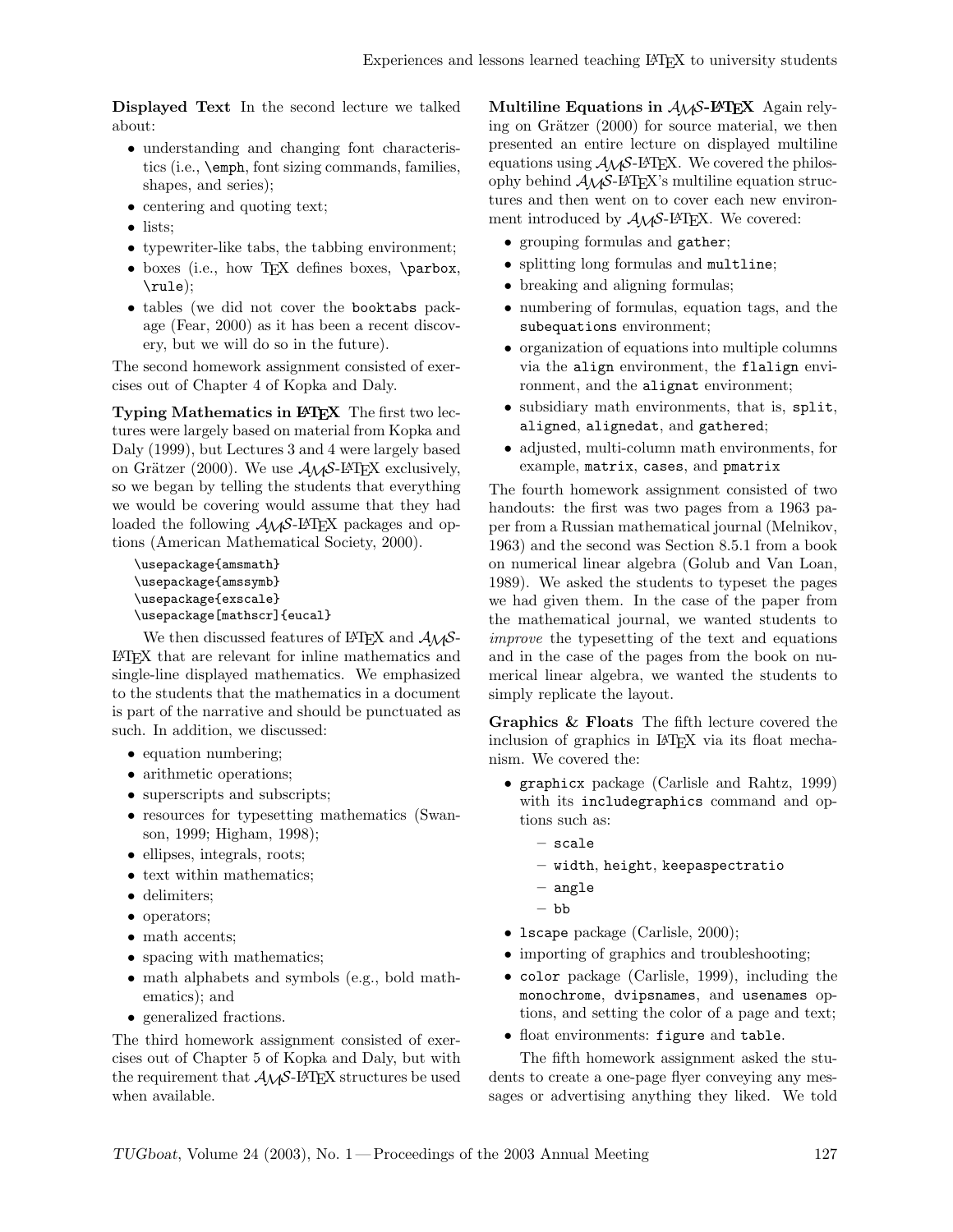them that they had learned a fair bit about LAT<sub>EX</sub>, so they should try and make it interesting and creative. We also told them that the flyer had to include some mathematics. In addition to this, the flyers were to include:

- the use of a background color for the page;
- the tasteful and artistic use of a number of colors for the text;
- the use of at least three different JPEG images (.jpg), at least one of which must be scaled and one of which must be rotated.

User Customization & Bibliographies Material for this lecture came out of various sections of Kopka and Daly (1999); in particular, we asked the students to read Chapter 7, Sections 4.3.6, 8.3.3, and Appendix B. In regard to customizing LATEX, we discussed:

- counters: how to set and reset them, and how to define new counters;
- how LAT<sub>F</sub>X uses lengths and how to: set a length using either \settowidth or \setlength, define a new length using \newlength, and add to a length using \addtolength;
- the creation of user-defined commands, both with and without arguments, as well as the redefinition of commands;
- the use of the **\input** command to read in "boilerplate";
- the scope of commands and environments defined in the preamble versus the scope of those defined within environments.

With regard to bibliographies, we began by discussing the basic and simple environment for generating a bibliography via the thebibliography environment. In addition, we talked about how one can change the title of the bibliography using either \refname or \bibname, depending on the class used. We also discussed the limitations and disadvantages of using the thebibliography environment without the aid of BibTEX. We emphasized that BibTEX provides a way to use a database of references (via a .bib file), along with a bibliography style definition (found in .bst files), to automatically generate bibliographies. This is useful for the following reasons:

- one can maintain any number of reference databases and BIBTEX will only use those references it needs; this is especially nice when one uses many of the same references in several different documents;
- one can use the same databases of references and the chosen .bst file will format them automatically.

We also briefly discussed the **natbib** package (Daly, 2000) for author-year citations and the use of End-Note<sup>TM</sup> (ISI ResearchSoft, 2002) with BIBT<sub>F</sub>X.

The sixth homework assignment consisted of exercises out of Chapters 4 and 7 of Kopka and Daly.

The PSU Thesis Package As preparation for this seventh and final lecture, the authors chose to undertake their first major LATEX customization/programming project by creating a document class conforming to the Thesis Guide: Requirements and Guidelines for the Preparation of Masters and Doctoral Theses (The Pennsylvania State University, 2002), which is published by Penn State's Graduate School. Among many other things, this guide specifies the detailed technical requirements that each thesis or dissertation must satisfy. These requirements include, among other things, the specification of: line spacing, font size, front matter, chapter formatting, margins, page number location, etc. All of these requirements can be rather overwhelming for students who, while trying to implement them, are also desperately trying to actually write their thesis. In addition, as we are all aware, LAT<sub>EX</sub> can do a wonderful job of removing the tedium of assembling a Title Page, Table of Contents, List of Figures, List of Tables, Signature Page, and all the other little things that must go into a thesis. The class we created, psuthesis.cls, is heavily documented, should be relatively easy for individuals at other institutions to modify, and can be found on one of the pages at the course web site (Gray and Costanzo, 2002).

Our lecture gave an overview of the thesis class and an example thesis template illustrating the use of the thesis class. There was no homework associated with this lecture.

## Lecture Format and Creation

We estimate that each 60–75 minute lecture took us anywhere from 4–6 hours to prepare. The first two lectures were prepared as slides, presented as PDF files, using FoilTFX (Hafner, 1998). We both found this to be awkward since we had to worry so much about the amount that went on each slide. It was also more difficult to show the "natural" behavior of LATEX since, by their very nature, slides or foils are heavily modified to use larger fonts, landscape orientation, etc. Finally, the slide format impeded us from adding little tidbits and changing the LATEX source during a lecture since, often times, the addition or deletion of one or two words would completely alter the formatting of a slide. Therefore, we decided to use the standard article class and create lectures that simply looked like a standard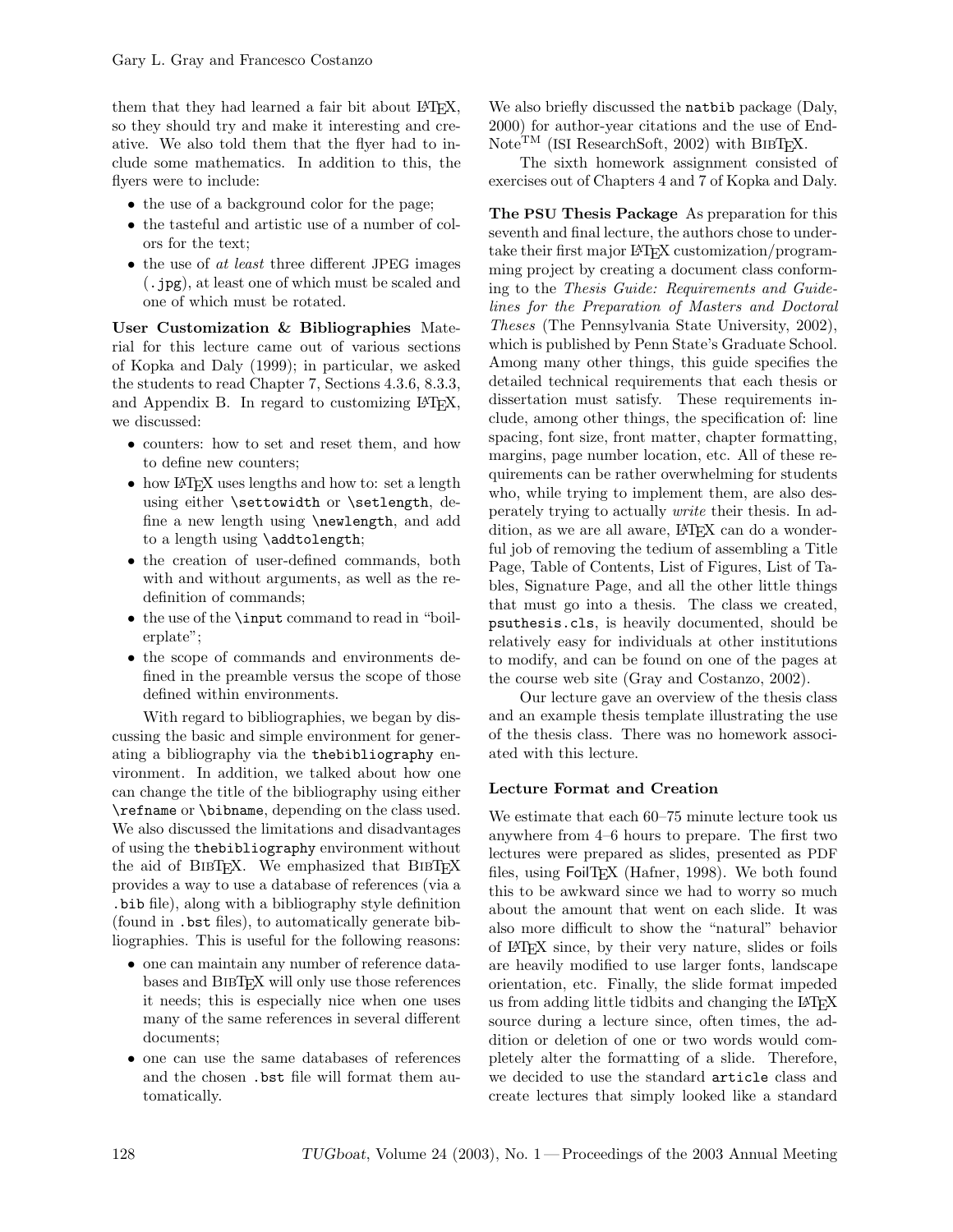LATEX article. Before each lecture (sometimes only a few minutes before, but always before) we would post the .tex source for the lecture as well as the corresponding .pdf typeset output on the class web site. After each lecture, we would re-post the lecture (source and output), thus incorporating any changes to the document that took place during the lecture. Each lecture was presented by connecting a laptop to an LCD projector and using TEXShop to show the source and preview.

We tried our best not to take the entire class time to talk about LATEX since 75 minutes is a long time to try and focus on someone standing at a computer and showing LATEX source and output. On the other hand, as most instructors will testify, it is nearly impossible not to have one's lecture expand to fill the available time. Therefore, with only two or three exceptions, our lectures took the entire 75 minute time period. When we teach this class in the future, we will unquestionably leave more time to work with the students in the classroom.

Finally, our experience in other classes in which we used this same computing environment, that is, an environment in which each student is at a laptop that is connected to the Internet, has been that it was terribly tempting for students to surf the web, check their email, and/or instant message with their friends rather than listen to what we had to say. Therefore, we made it clear from the first day of class that students were welcome to do all of these things at the computers, they simply were not allowed to do it during our class. We found that the students generally respected our request.

#### Student Response to the Class

At the end of each semester, it is the policy of our department to have students anonymously evaluate the course they are about to complete. In addition to generic questions about the instructor and the course requiring numerical evaluations, three additional questions are asked for which the students give written answers. These questions are:

- Q1. What did you like best about this course?
- Q2. What did you like least about this course?
- Q3. What suggestions do you have for improving this course?

Question 1 Ignoring responses such as "LATEX was explained well by the instructors", which, while nice, doesn't really tell us much, student response to the first question emphasized:

- the utility of the web site;
- the teaching of LAT<sub>EX</sub> through examples;
- that the course assumed no prior knowledge of LATEX;
- that LAT<sub>EX</sub> provided an alternative to Microsoft Word; and
- that they were happy to be learning a skill that would be useful in their careers.

Question 2 To the second question, we found the following themes among the student responses:

- there was no instruction on how to use particular software packages for LAT<sub>EX</sub>;
- there was too much work for a 1-credit course;
- some of the homework took them much too long to do;
- there were numerous problems with CAC computer labs that prevented them from doing their homework; and
- the course felt rushed.

Question 3 To the third question, we overwhelmingly heard that:

- we should spread the course out for at least 12 weeks, if not the entire semester;
- the homework should be graded more leniently;
- the class should meet more often so that each lecture is shorter;
- the homework should be shorter or spread out more; and
- we should provide help to people with Windows machines.

So, what conclusions can we draw from these comments that would allow us to improve the course the next time we teach it? Well, the responses to the first question tell us that we should: continue to provide resources and information via the class web site, continue to teach using a myriad of examples, and teach the course at a very introductory level. The responses to the second and third questions indicate that:

- too much was taught in too little time and the course should be spread out over a larger part of the semester;
- classes should be shorter and meet more often (this would also allow us to make each homework assignment shorter); and
- we should provide additional support for those students who are having trouble getting T<sub>E</sub>X to work on either their own computer or a public computer.

On the other hand, it has been our experience, that in all courses that involve computers and programming, students almost *invariably* find them to be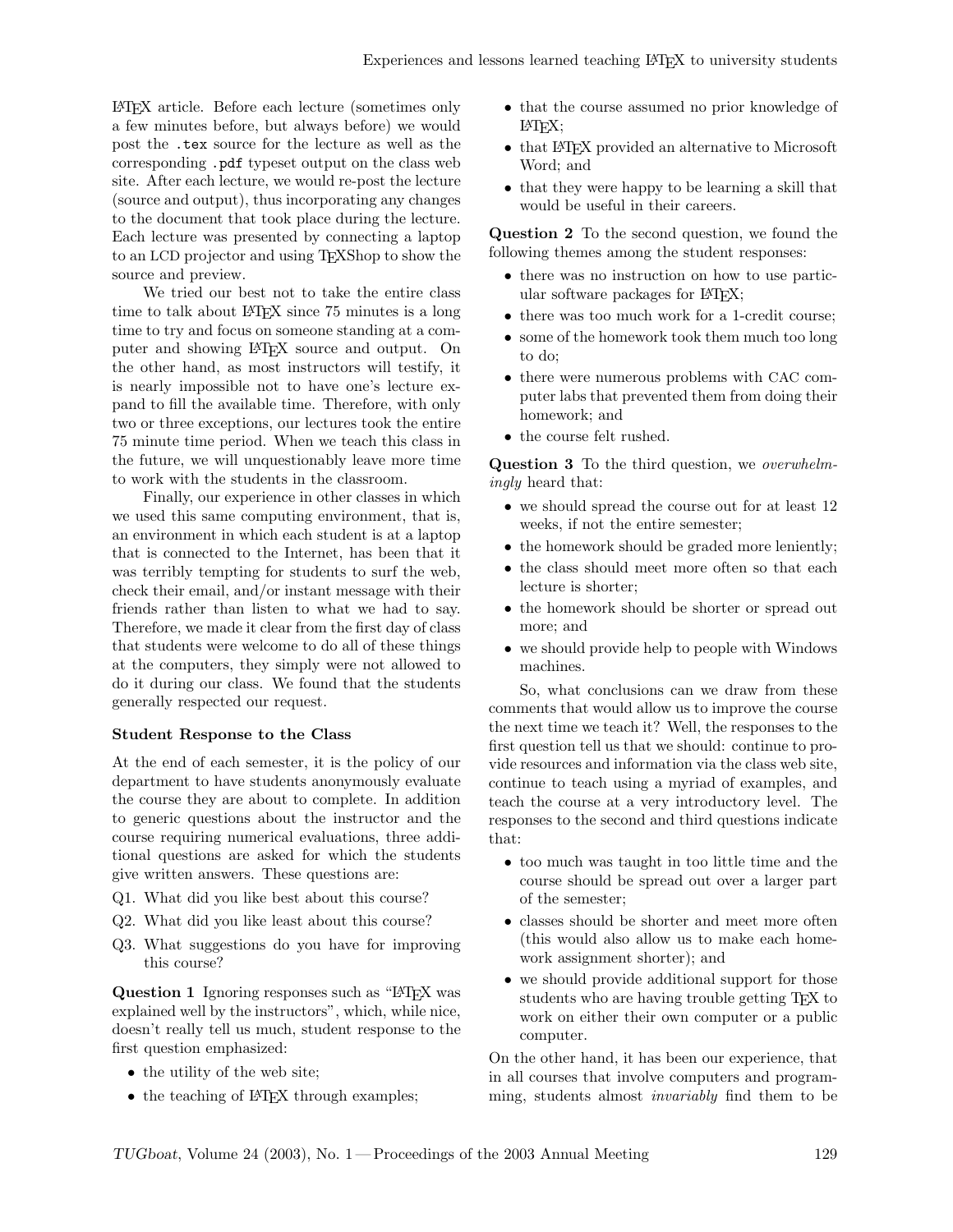more time-consuming than they would like. Thus, some of the feedback was not unexpected. We do agree, however, that the course could and should be spread out throughout more of the semester. In addition, we will more strongly encourage students to seek out our assistance rather than beating their heads against the wall.

The one problem the students were having that we will have the most difficulty reconciling is the issue of getting TEX running on either public computers or personal machines. We hope that we can fix the issue of running T<sub>EX</sub> on public machines by using TEXShop along with Wierda's teTEX-TEXLive distribution. As for getting students up and running on their own machines, we will most likely proceed as we did the first time we taught the course, that is, we will tell the students that we will only support the public machines and if they want help on their personal computers, they will have to seek out help on the web.

## Thoughts for the Future

Based on student feedback, the utility of  $(A)$ TEX for academic work, particularly at the graduate level, and our experience teaching this course, we are left with the question: Is there a place for a course like this in the university curriculum? There is no question that the majority of students in the course, despite thinking it was too much work, expressed a great deal of enthusiasm for it. In addition, we have found via a recent follow-up survey of students who took our class that more than half the students in the course continue to use what they learned about LATEX on a regular basis. We did find, however, some reservations about offering this course on the part of our department. There were people who felt that this was not the kind of course that should be offered at a university for credit. They felt that it should be offered as an "extra-curricular" activity. Given the importance of publishing in academia, at least for graduate students, and the fact that all graduate students (and many undergraduate students) need to write a substantial thesis or dissertation during their tenure as students, we feel that a practically important course such as this one can be an important part of the curriculum.

We welcome the thoughts and experiences of other instructors in academia on these issues.

## Acknowledgements

We would like to thank CAC for providing the licenses for CMacTEX. In addition, we would like to thank all of those students who have provided valuable feedback on our Penn State thesis class.

#### References

- American Mathematical Society. "The  $A_{\mathcal{M}}S$ -L<sup>AT</sup>FX packages". Available from CTAN, macros/ latex/required/amslatex/, 2000.
- Carlisle, David. "The color package". Available from CTAN, macros/latex/required/ graphics/, 1999.
- Carlisle, David. "The lscape package". Available from CTAN, macros/latex/required/ graphics/, 2000.
- Carlisle, David and S. Rahtz. "The graphicx package". Available from CTAN, macros/ latex/required/graphics/, 1999.
- Daly, Patrick W. "The natbib package". Available from CTAN, macros/latex/contrib/natbib/, 2000.
- Fear, Simon. "The booktabs package". Available from CTAN, macros/latex/contrib/ booktabs/, 2000.
- Golub, Gene H. and C. F. Van Loan. Matrix computations. Johns Hopkins Series in the Mathematical Sciences; 3. Johns Hopkins University Press, Baltimore, Md., 2nd edition, 1989.
- Grätzer, George. Math into L<sup>AT</sup>FX. Birkhäuser, Boston, 3rd edition, 2000.
- Gray, Gary L. and F. Costanzo. "Penn State Thesis Class". Available from http: //www.esm.psu.edu/courses/latexcourse/lectures.html, 2002.
- Hafner, James. "The FoilTFX package". Available from CTAN, macros/latex/contrib/ foiltex/, 1998.
- Higham, Nicholas J. Handbook of Writing for the Mathematical Sciences. Society for Industrial and Applied Mathematics, Philadelphia, PA, 2 nd edition, 1998.
- ISI ResearchSoft. "EndNote". Available from http://www.endnote.com/, 2002.
- Kiffe, Thomas R. "CMacT<sub>F</sub>X". Available from http://www.kiffe.com/cmactex.html, 2002.
- Koch, Richard. "TEXShop". Available from http://darkwing.uoregon.edu/<sup>∼</sup>koch/ texshop/texshop.html, 2003.
- Kopka, Helmut and P. W. Daly. A Guide to LATEX: Document Preparation for Beginners and Advanced Users. Addison-Wesley, Harlow, England, 3rd edition, 1999.
- Melnikov, V. K. "On the Stability of the Center for Time-Periodic Perturbations". Transactions of the Moscow Mathematical Society 12, 1–56, 1963.